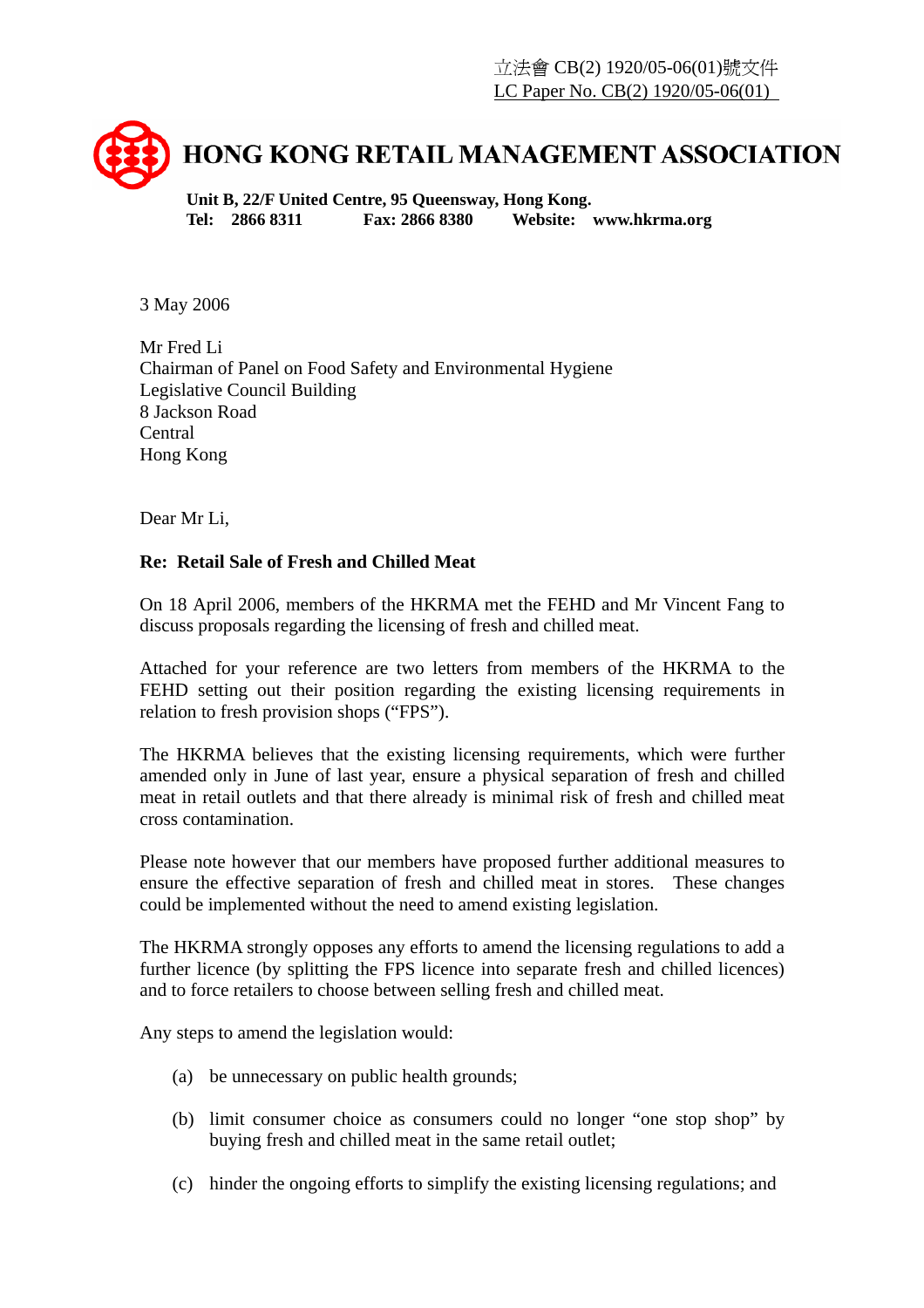(d) represent an unjustifiable restraint of trade on retail operators, which is contrary to the prevailing free market practices for which Hong Kong is so well renowned.

This issue is very important to our members and we wish to have the opportunity to attend a meeting of the Food Panel at the earliest opportunity in order to submit to you the views of the HKRMA on this issue.

We thank you in advance for your help in this regard.

Yours sincerely,

## *Anita Bagaman*

Anita Bagaman (Miss) Executive Director

c.c. Mr Vincent Fang, JP, Legislative Councillor, Wholesale and Retail.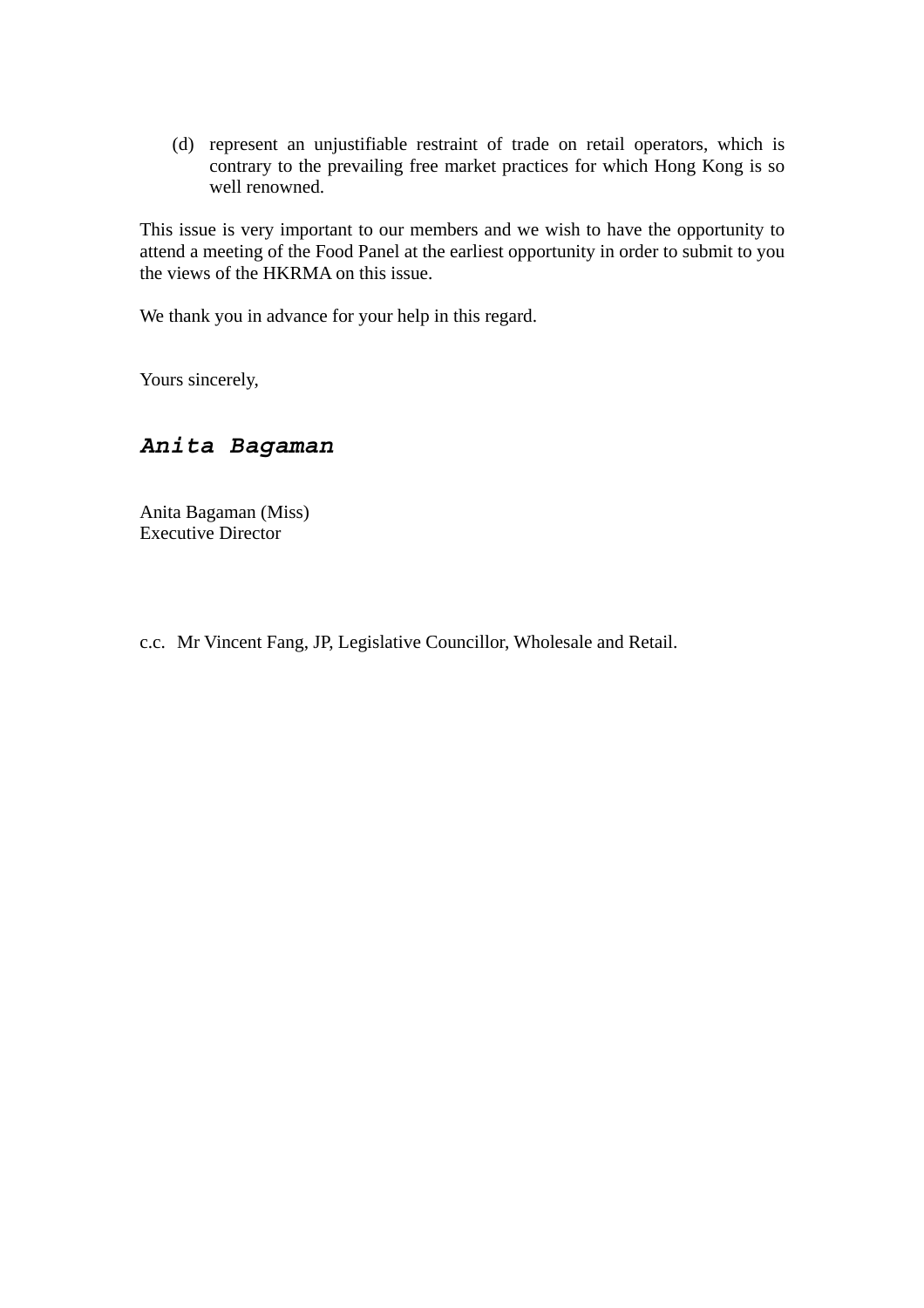$\Lambda^{\pm}$ 

 $\mathbf{v}$ 

 $000!0$ 





Mr. Gregory Leung Director Food & Environmental Hygiene Department 45/F, Queensway Government Offices, 66 Ouccus way, Hong Kong.

**PARK ASHOP** A division of A.S. Watson Group (HK) Limited Wetton house 1-5 Wo Liv Hang Road Fo Tan Shatin New Territories, Hong Kong Te: (852) 2000 8833 Fax: (852) 2595 3864 www.partnehop.com

21 April 2006

## Fresh & Chilled Meat Retail Licencing

Dear Mr. Leung,

Following our recent meeting on the above subject, I would like to put forward the following proposal for your consideration:

Although we do not believe there is a significant risk of fresh and chilled meat cross contamination in our stores with the existing licencing arrangements; the following additional measures to increase the separation of fresh & chilled meats could be considered as workable:

- 1. Fresh Meat provision shop licences in Supermarkets should continue to be permitted to sell both fresh and chilled meats provided they comply with all aspects of existing regulation to ensure separation.
- 2. The Retail display counter within the licenced premises layout plan could laclude designated sections of the counter for fresh ment only and chilled ment only.
- 3. The two designated areas could be separated by a poultry only area in between
- 4. Each area could be separated by a perspex divider to an agreed height.
- 5. It would be an offence to sell any type of meat in any given area other than that specified in the licenced layout plan.
- 6. With regard to chilled pork from China, traccability records will be maintained detailing slaughter plant of origin

We do not agree with the need for two separate licenced areas for fresh and chilled meat which will further complicate the issue of supermarket licencing which we are all trying to simplify. It would also confuse and frustrate our customers. We do not believe food safety is an issue here, although we do believe the above measures will ensure the consumers interest is protected.

Yours Sincerely

Peter Johnston General Manager-Quality, Food Safety & Regulatory Affairs





**Caring company**